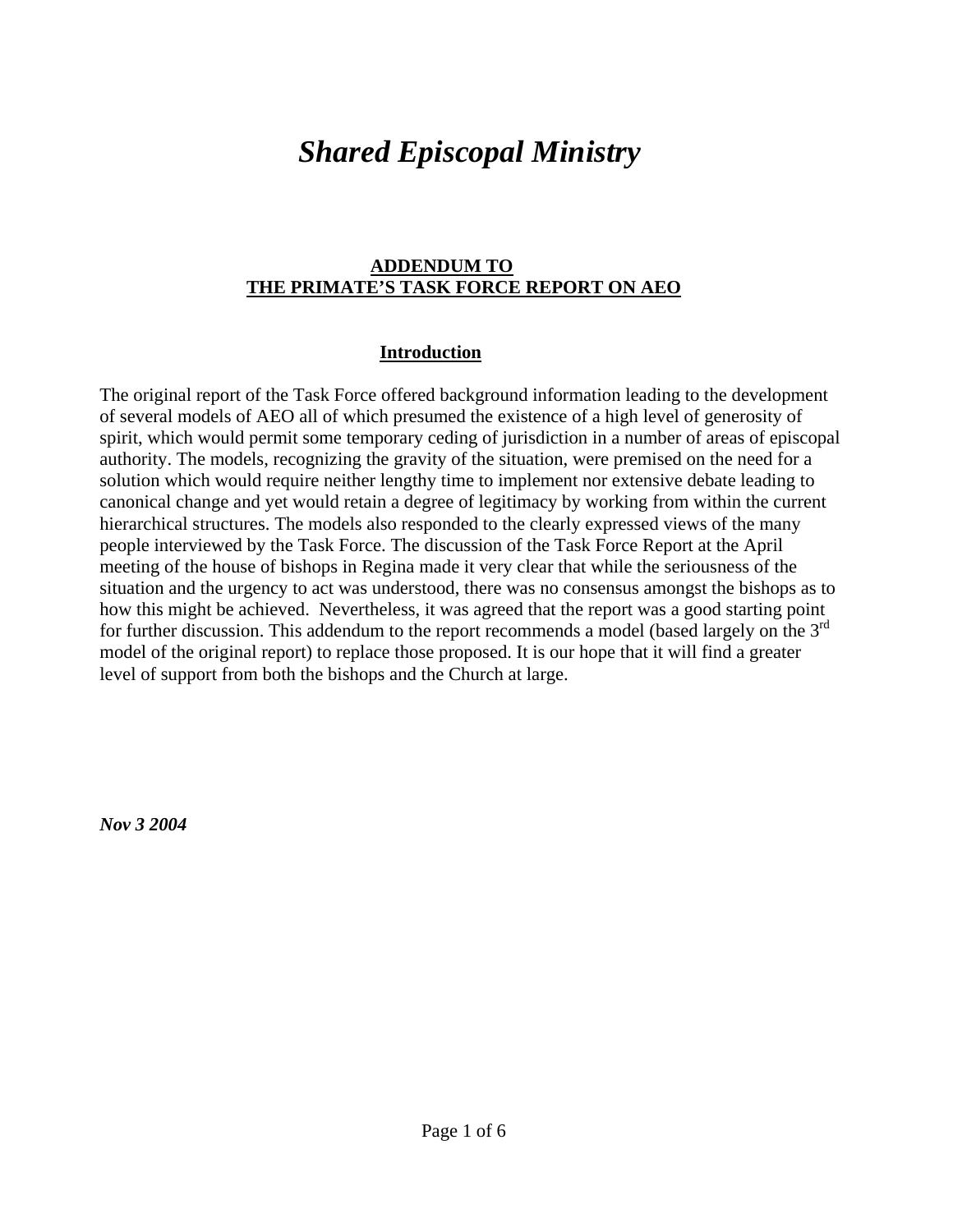#### *SHARED EPISCOPAL MINISTRY*

This model recognizes the reality that one Canadian diocesan synod has and that in the future others may also deal with the question of whether to allow the blessing of same sex relationships to take place within the parishes of their dioceses. In the event of a diocesan synod and bishop agreeing to such blessings we believe that it is important that a binding conscience clause for parishes and clergy be available. Regardless of the outcome of those Synods some parishes may feel disenfranchised and vulnerable, and therefore desire to seek Shared Episcopal Ministry, where the diocesan bishop would share his/her episcopal oversight with another bishop. When a diocese is considering the question of blessings, we believe that the same synod should consider a motion that would allow Shared Episcopal Ministry in their diocese. Such a resolution should include the provisions outlined at para 3) and 4) below.

### The Process of *Shared Episcopal Ministry*

- 1) The Metropolitan of each Province would be responsible for assembling a list of current and retired bishops in good standing in the Canadian Church and who would be willing to participate in providing Shared Episcopal Ministry within the province. The provincial house of bishops must approve the list. The Metropolitan will not be included on the list for his/her Province. It would be important to have a number of bishops from different theological perspectives so that all parishes requesting Shared Episcopal Ministry might be served. A bishop from another province of the Communion would be eligible to be on the Metropolitan's list with the assurance that he/she would participate under the terms of these arrangements as outlined. The bishop would be designated as an episcopal assistant to the Metropolitan.
- 2) When a diocese has agreed to Shared Episcopal Ministry through a synod resolution the costs of that ministry, like all episcopal ministry is deemed to be an expense of the diocese. A suitable budget must also be agreed to between the individual parish and the diocese for the provision of Shared Episcopal Ministry.
- 3) If the incumbent and members of the parish believe that they cannot work with their bishop in the light of the current disagreements on issues of human sexuality, the rector and the canonically designated lay leadership shall meet with the bishop in a spirit of openness to seek reconciliation. After such a meeting, it is hoped that a mutually agreeable way forward can be found. If it is not a parish may elect the option of Shared Episcopal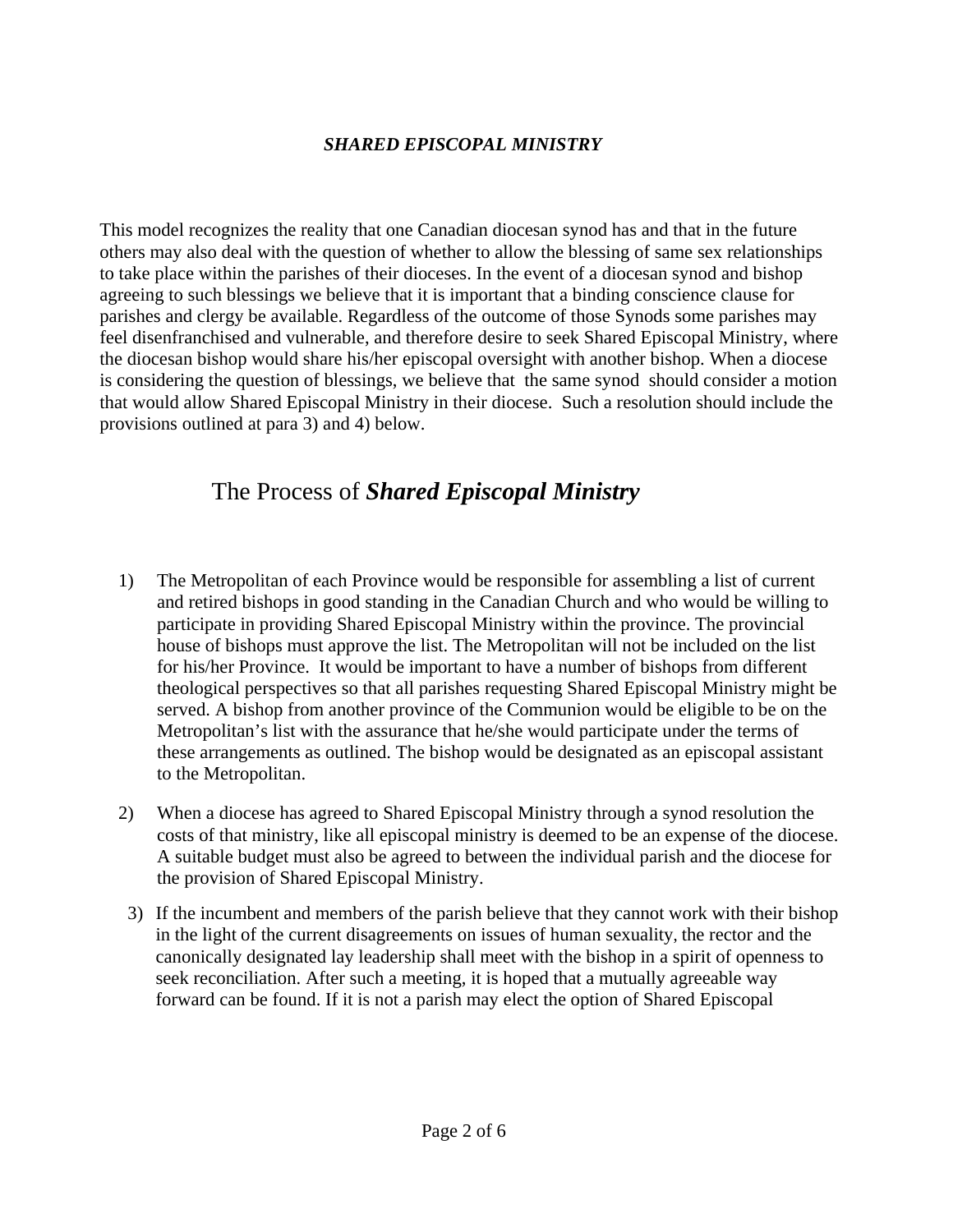Ministry by a resolution passing with a 2/3 majority of those present and voting at a duly constituted parish meeting<sup>1</sup>. The incumbent must also concur with the decision.

4) In order for the parish resolution to become effective the following provisions are to be followed:

a) The parish and the diocesan bishop would choose a suitable bishop from the provincial list to provide Shared Episcopal Ministry taking into account such things as theological perspective and proximity to the parish. Their decision will be conveyed to the Metropolitan who may be asked to assist with the process.

b) The parish would retain its voice and vote at synod and would be free to participate in the councils of the Church at all levels.

c) The parish must maintain its current and future financial commitments to the diocese.

d) The parish would be free to undertake new Church developments subject to diocesan procedures.

e) Both the parish and the diocesan bishop would review the decision every three years or earlier if desired.

5) The duties of the bishop involved in Shared Episcopal Ministry takes as its point of origin the example of dioceses where there is/are suffragan bishop(s). He or she would not have jurisdiction but would be part of the process on appointments, episcopal visits, confirmations, pastoral care of clergy, advice on potential ordinands and participate in ordinations. This model would honour the process of appointment that each diocese currently follows. The diocese would insure that wide ranges of theological perspectives were represented on the committee dealing with postulants for ordination.

6) In the event that the parish seeking Shared Episcopal Ministry is in the diocese of the Metropolitan the senior bishop by date of consecration would fulfill the role given to the Metropolitan.

The model described above is designed to deal with the circumstances in which all sides acknowledge that there is a level of dissent between a parish and their diocesan bishop,

1

<sup>&</sup>lt;sup>1</sup> Whenever the term parish meeting is used in this document it refers to the full members of the parish that have the right to be present and to vote at its annual meeting as defined by the canons of the diocese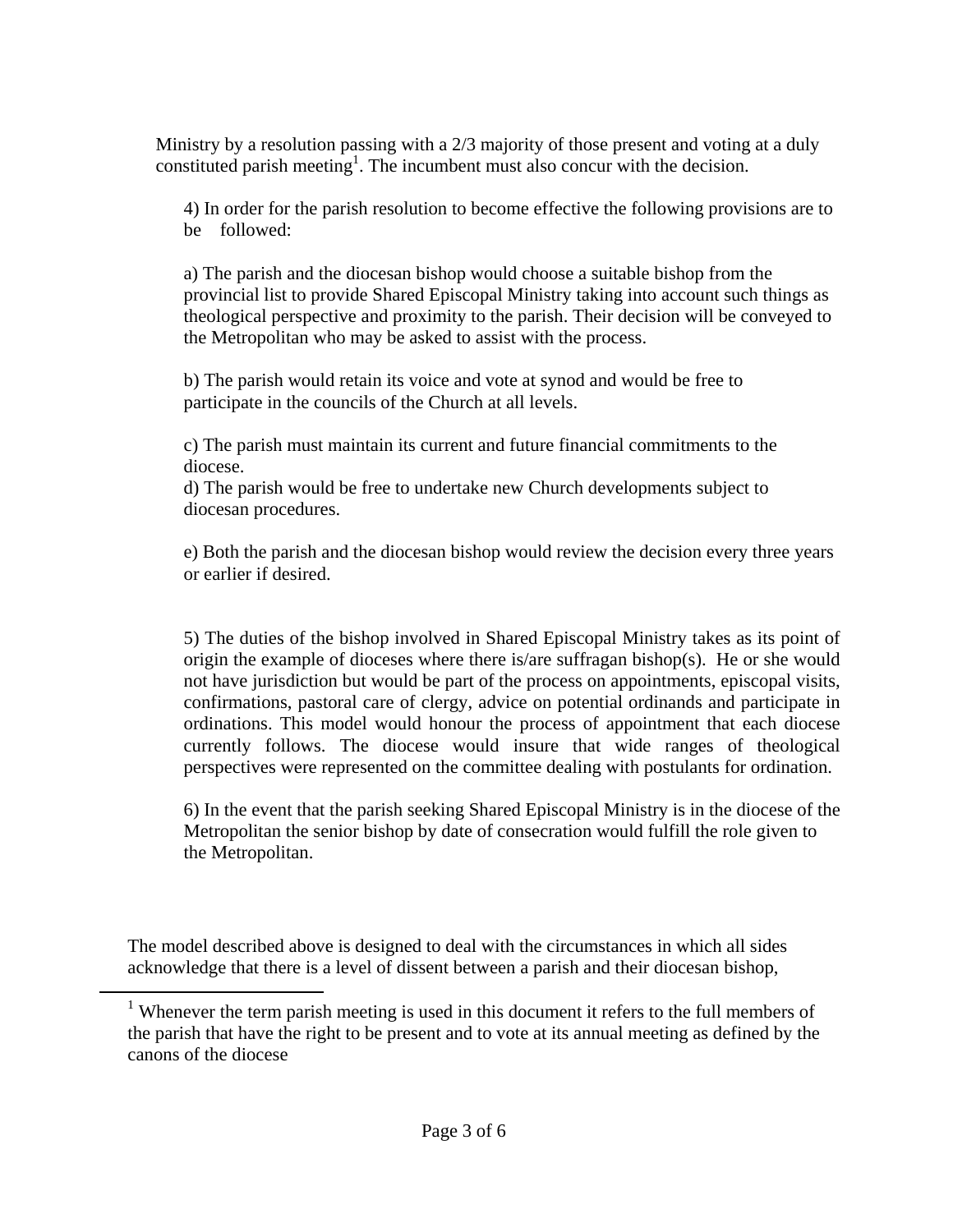however negotiated oversight is feasible *Shared Episcopal Ministry* as defined can provide a means of episcopal pastoral care and direction for the parish.

## A Process in Circumstances requiring Conciliation

What follows is designed to deal with the circumstances in which all sides acknowledge that there is such a level of dissent and /or distrust between a parish and their diocesan bishop that negotiated oversight is not feasible To overcome the obstacle posed by such a high level of dissent, some means must be identified to provide Shared Episcopal Ministry from outside of the diocesan structure. The parish or the diocesan bishop may appeal to the Metropolitan using the following process.

1) The Metropolitan of each province would be responsible for assembling a list of current and retired bishops in good standing in the Canadian Church and who would be willing to participate in providing Shared Episcopal Ministry within the province. The provincial house of bishops must approve the list. The Metropolitan will not be included on the list for his/her Province. It would be important to have a number of bishops from different theological perspectives so that all parishes requesting Shared Episcopal Ministry might be served. A bishop from another province of the Communion would be eligible to be on The Metropolitan's list with the assurance that he/she would participate under the terms of these arrangements as outlined. The bishop would be designated as an episcopal assistant to the Metropolitan.

2) If the incumbent and members of the parish or the diocesan bishop believe that they cannot work together in the light of the current disagreements on issues of human sexuality, the rector and the canonically designated lay leadership shall meet with the bishop in a spirit of openness to seek reconciliation. After such a meeting, it is hoped that a mutually agreeable way forward can be found. If it is not, a parish may elect the option of Shared Episcopal Ministry by a resolution passing with a 2/3 majority of those present and voting at a duly constituted parish meeting<sup>2</sup>. The incumbent must also concur with the decision.

3) The diocesan bishop would seek the consent of his/her diocesan council (or equivalent) to implement Shared Episcopal Ministry. The parish or the diocesan bishop would advise the

1

 $2$  Whenever the term parish meeting is used in this document it refers to the full members of the parish that have the right to be present and to vote at its annual meeting as defined by the canons of the diocese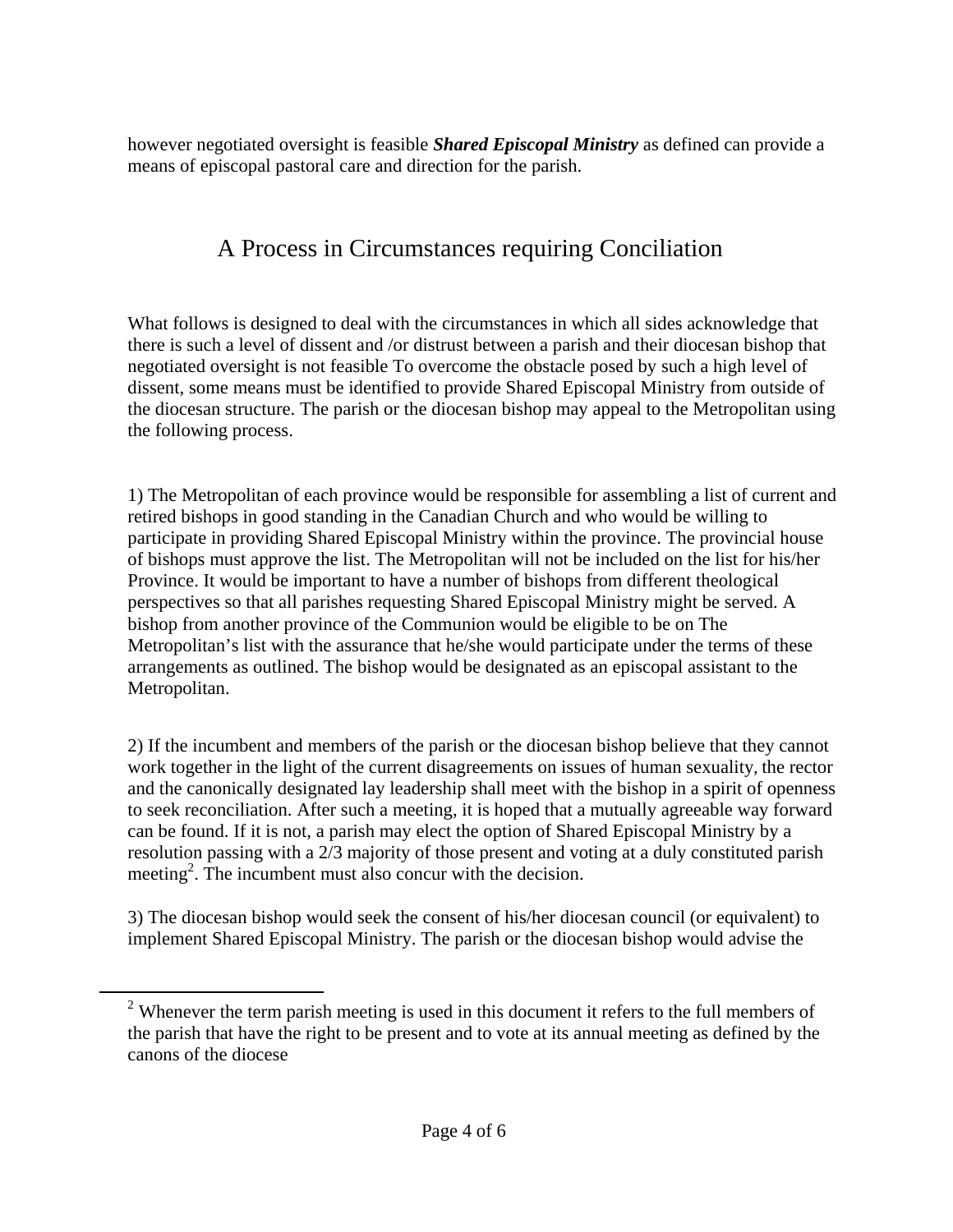other party that they were petitioning the Metropolitan to appoint a bishop to provide Shared Episcopal Ministry.

4) The Metropolitan shall meet with all involved to endeavour to resolve the outstanding issues. The Metropolitan may request two others who are acceptable to both parties to join him/her to review the situation, to consider the appeal, and to make recommendations to all parties.

5) Prior to implementation the Metropolitan will have ensured that there is an agreement between the Parish and the diocese on how all costs related to Shared Episcopal Ministry will be borne, including diocesan assessment.

6) With the consent of the Diocesan Bishop and of the parish, the Metropolitan will appoint a bishop to provide Shared Episcopal Ministry from the list approved by the provincial house of bishops. The Metropolitan would take into account the question of reasonable proximity to the parish and diocese and the theological position of the parish.

7) The parish would retain its voice and vote at synod and would be free to participate in the councils of the Church at all levels.

8) The parish would be free to undertake new Church developments subject to diocesan procedures.

9) Both the parish and the diocesan bishop will review the decision every three years or earlier if desired.

10) The Duties of the bishop involved in Shared Episcopal Ministry takes as its point of origin the example of dioceses where there is/are suffragan bishop(s). He or she would not have jurisdiction but would be part of the process on appointments, episcopal visits, confirmations, pastoral care of clergy, advice on potential ordinands and participate in ordinations. This model would honour the process of appointment that each diocese currently follows. The diocese would insure that wide ranges of theological perspectives were represented on the committee dealing with postulants for ordination.

11) In the event that the parish seeking Shared Episcopal Ministry is in the diocese of the Metropolitan the senior bishop by date of consecration would fulfill the role given to the Metropolitan.